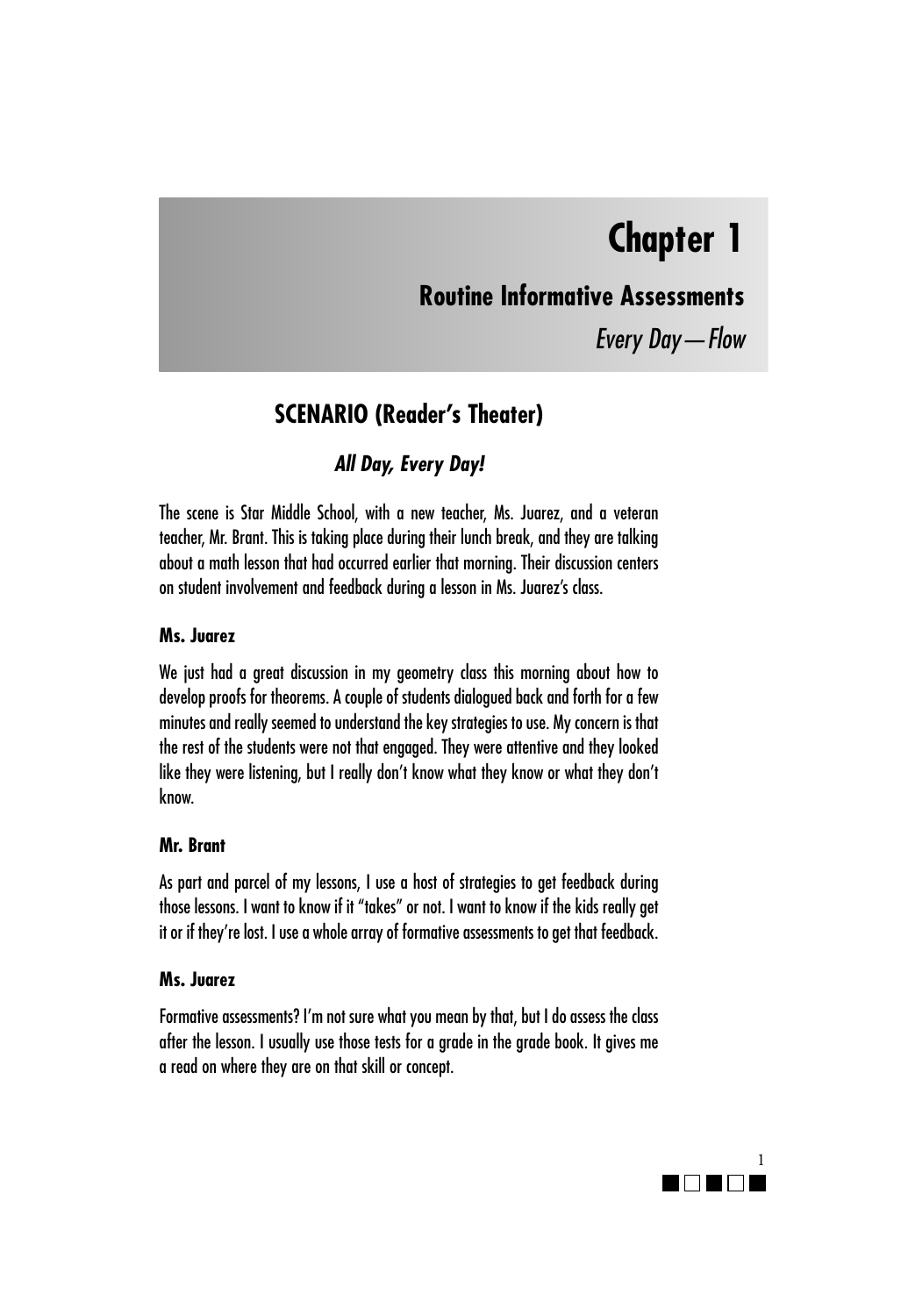#### **Mr. Brant**

Well, these kinds of assessment are a little different. They are more like touchbacks, to get immediate feedback during the lesson itself. Formative assessments inform. They are the ways I use to find out if the kids are on track with the lesson or if they need another swing at it.

#### **Ms. Juarez**

Oh, I see what you mean. Formative assessments are like check points along the way.

#### **Mr. Brant**

That's right. I even call these assessments "informative assessments," rather than formative assessments, to make the point very clear that they are used to inform. In fact, they are not about a grade at all. They are tools and techniques I use all day long, every day, to maximize feedback from students.

#### **Ms. Juarez**

That's exactly what I think was missing from the dialogue this morning. It was just between the two kids. While I felt they did have a good understanding of the lesson, I was not sure how everyone else had fared.

#### **Mr. Brant**

Exactly! That's my point. We need student feedback, all day, every day, to temper our lesson accordingly.

#### **Ms. Juarez**

Would you tell me more about this idea of informative assessments if I come by after school? I would love to have some concrete ideas that I could use right away in my classes.

#### **Mr. Brant**

Absolutely! Come by after school, and I will show you some tools and techniques I use all of the time. They are part of all of my lessons. In fact, I guess you could say that these assessments are woven into the lessons. The instruction and assessments are seamless. They occur almost simultaneously, with quick checks throughout the lesson, to be sure all the students are on board.

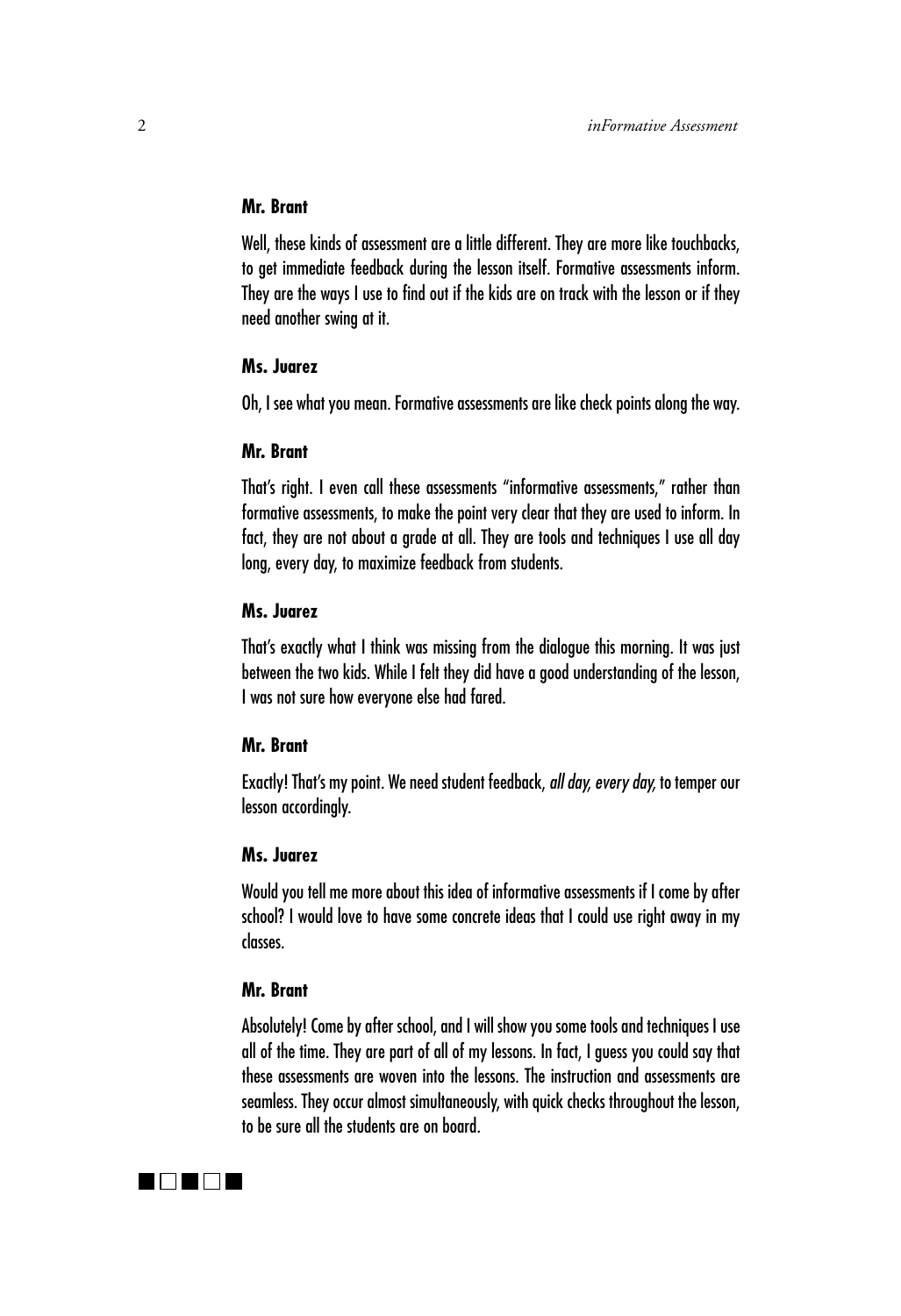#### **Ms. Juarez**

I can't wait to talk more! I'll be down as soon as the kids are gone, today.

#### **Mr. Brant**

Okay! I'll get some things together for you. See you later.

## **Teachings**

## **Defining Routine Informative Assessments**

To define the concept of Routine Informative Assessments, it is necessary to unpack the word *routine. Routine,* in the context of classroom instruction, means standard things that occur, tactics or strategies, performed with regularity, as part of the day-to-day occurrences. In brief, routine refers to happenings that fit into the scheme of things on a daily basis. All day long, every day of the week, these Routine Informative Assessments occur as an essential part of the lesson or review. **occur.**

Routine Informative Assessment is to be interpreted as the daily "activities undertaken by the teachers and/or by their students, which provide information to be used as feedback to modify the teaching and learning activities in which they are engaged" (Black & Wiliam, 1998, p. 142).

## **Describing Routine Informative Assessments**

Routinely, these assessment strategies are woven into the daily schedule of instructional events and are inexplicably linked to the instructional tenor of the classroom. They are simple, repetitious assessment strategies, threaded

*Routine,* **in the context of classroom instruction, means standard things that**

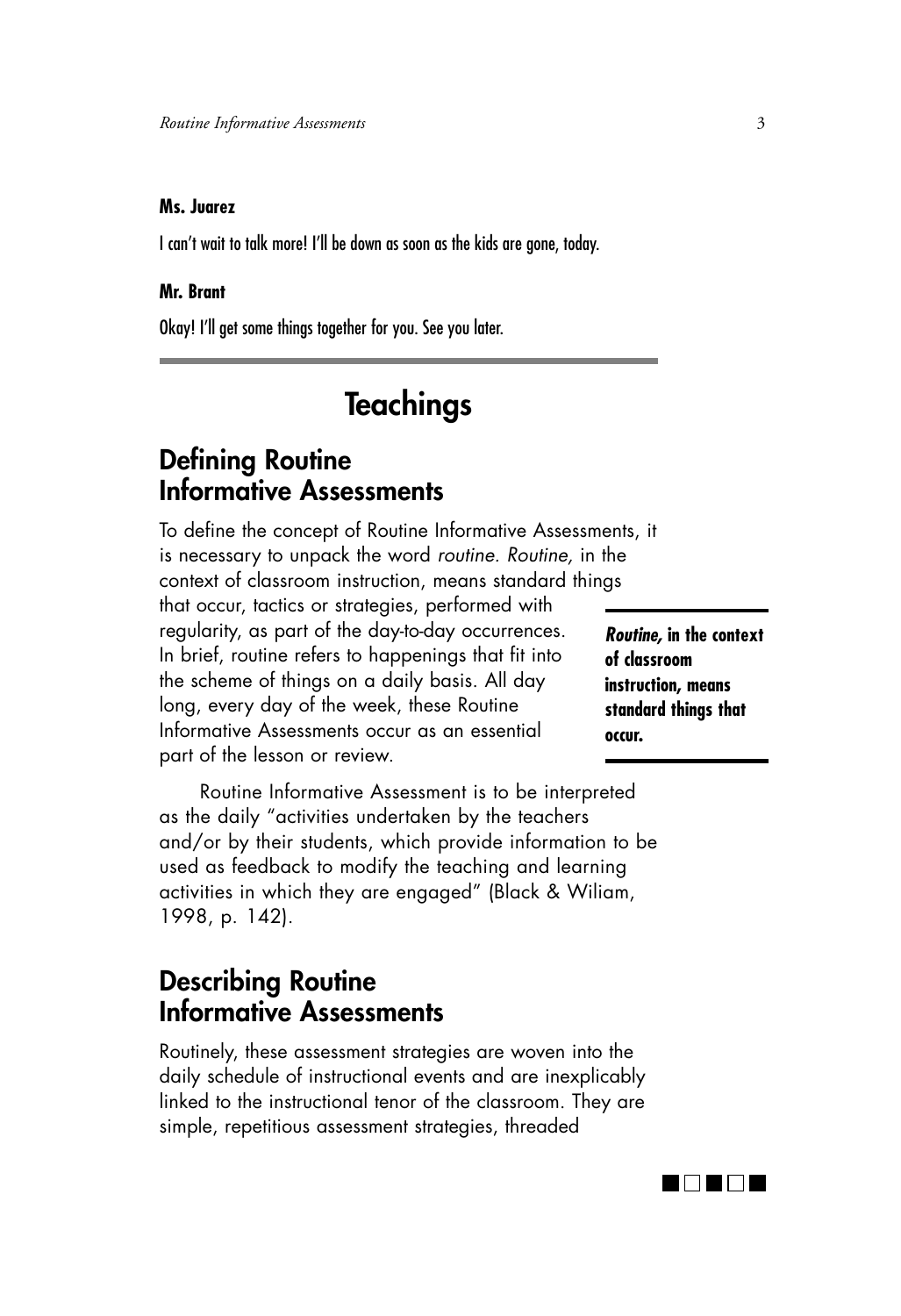throughout the instruction. The purpose is to inform, to provide immediate, continual, and valuable feedback from students that signals a need for adjustments and modifications in the instruction.

To that end, maximizing student feedback, Routine Informative Assessments become a regular and integral part of the instructional scene. In fact, these are as routine as taking attendance or lunch count, setting classroom rules, or assigning homework. Routine Informative

**Routine Informative Assessments . . . are as routine as taking attendance or lunch count, setting classroom rules, or assigning homework.** Assessments are as common to good classrooms as building vocabulary in each lesson or unit, or checking math calculations for accuracy. These all-day, everyday assessments are as routine as the communication skills of reading, writing, speaking, and listening. They are, indeed, part and parcel of the moment-tomoment, hour-to-hour, lesson-to-lesson dynamics of the quality K–12 classroom.

## **Examples of Routine Assessments That Inform**

First and foremost, Routine Informative Assessments are the routine. These kinds of assessments include a number of strategic measures that teachers regularly use within the discourse of the classroom interactions. Among the most frequently used routine assessments that inform instructional practice are student response devices. These are strategies to foster equal opportunity for response and robust, varied, and effective questioning and response strategies.

More specifically, student response devices can be handmade and handheld signal cards or more sophisticated portable, electronic devices that signal agreement, disagreement, or multiple-choice answers. Strategies that promote equal opportunity for responses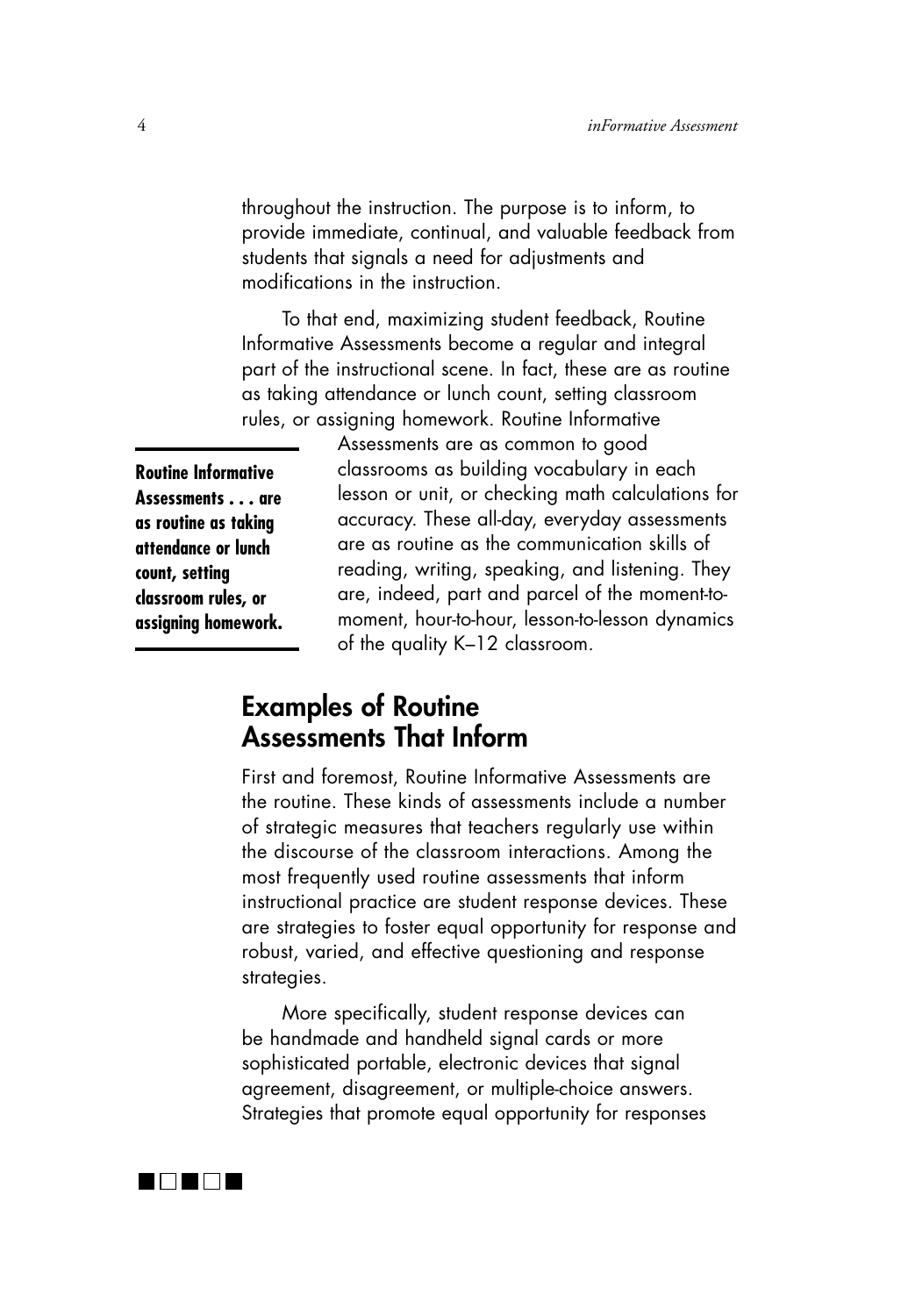among all students in the class or in the group include name cards, a deck of cards, a fishbowl kind of name drawing, or even color-coded tongue depressors with student names on them. Robust questioning strategies include rhetorical and woven questions, as well as more complex questions for probing and delving for more comprehensive and revealing responses.

In the next several sections of the chapter, titled Tools, Techniques, Tasks, and Tips, this set of routine assessments will be delineated more fully. Each is explained comprehensively, examples are drawn, an activity for immediate use is included, and tips are given to clarify the implementation processes. Of course, the goal is to motivate practical application of these vital assessment ideas to improve classroom practices.

For clarification, the distinction made between tools and techniques is a deliberate one. *Tools* are often objects and manipulatives, specific instruments that can be used in the classroom for immediate and relevant student feedback. They are often reusable and become an integral part of the daily instructional methodology.

On the other hand, *techniques* comprise more intricate tactics and strategies. Routine Informative Assessment techniques are often customized and tailored to the specific teaching and learning situation. Techniques may vary in their targeted use by complexity, intensity, and duration, depending on the particular instructional circumstance.

The *tasks* are selected to demonstrate an immediate application, while the *tips* assist with the *why*s and *wherefore*s of actual implementation in K–12 classrooms. In the end, these last sections of the chapter are intended to lead the reader to clearer understandings by illustrations of actual applications.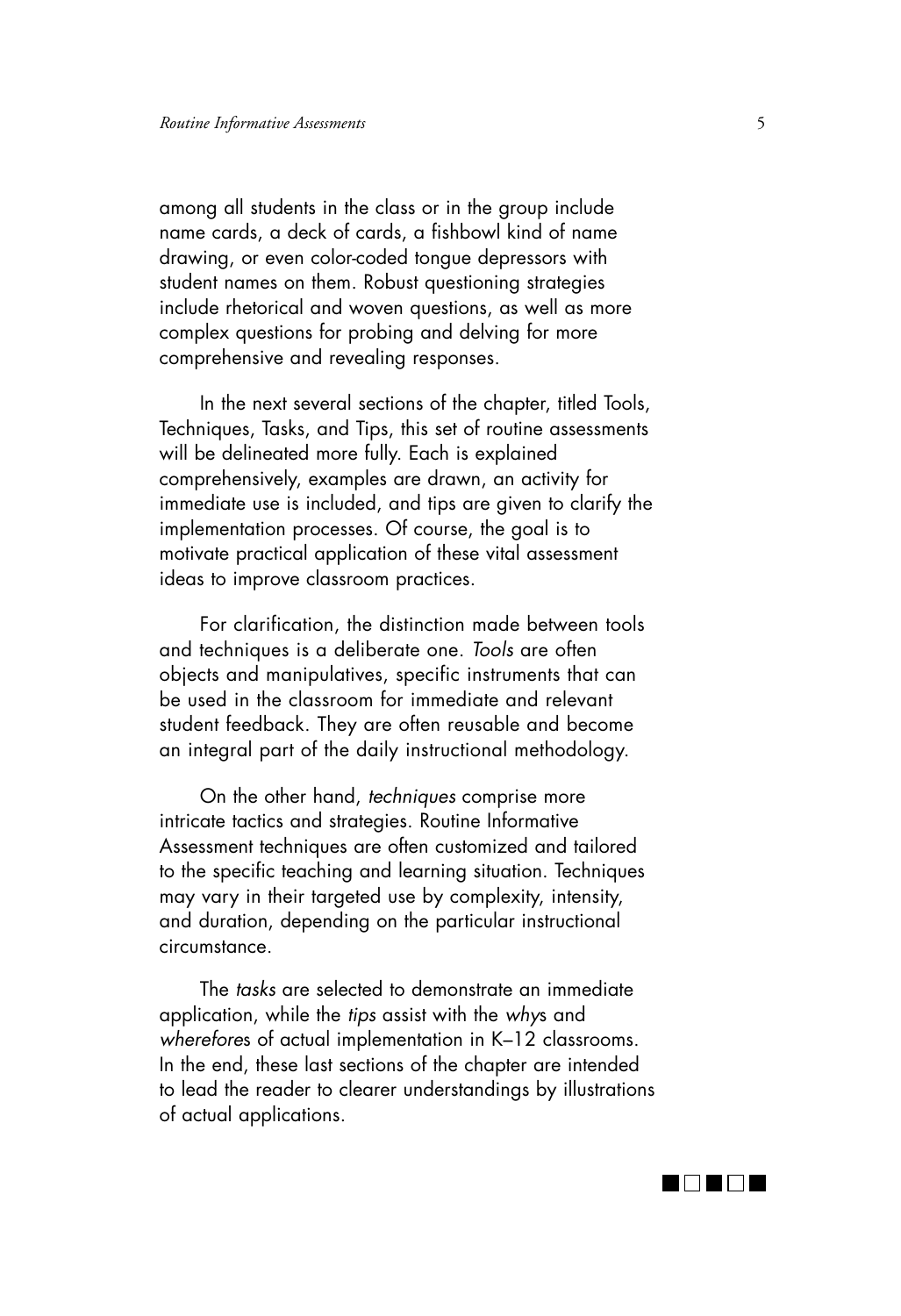## **Tools**

## **Routine Handmade Tools**

One of the easiest and most frequently used sets of tools is gathered here under the heading of handmade tools. These simple, low-tech tools are easily obtained or created by the classroom teacher. These are tools used by teachers who are focused on maximizing student feedback through multiple opportunities to respond and through signaling

**These simple, low-tech tools are easily obtained or created by the classroom teacher.**

devices that make those responses visible and assessable. Among the listing of handmade tools for maximizing feedback are traffic light cards, color-coded multiple choice cards, individual lap boards, tongue depressors, name cards, and a deck of cards.

### **Traffic Light Cards**

Traffic light cards consist of three cards that simulate the traffic light: green, yellow, and red. As the teacher proceeds with the lesson, students are prompted to selfassess their understanding at that point and signal:

*Green—Go! I'm on board* (teacher notes and continues if majority are okay)

*Yellow—Slow down! I'm coming* (teacher pauses, student collaborates)

*Red—Stop! I'm confused* (teacher clarifies concern and adapts accordingly by reteaching the whole group if necessary, pulling a small group aside for a new approach, or making adjustments for the next lesson step that is needed)

#### **Color-Coded Multiple Choice Cards**

Using three or four letter-coded cards (A, B, C, D), students are engaged and involved as they signal their choice for

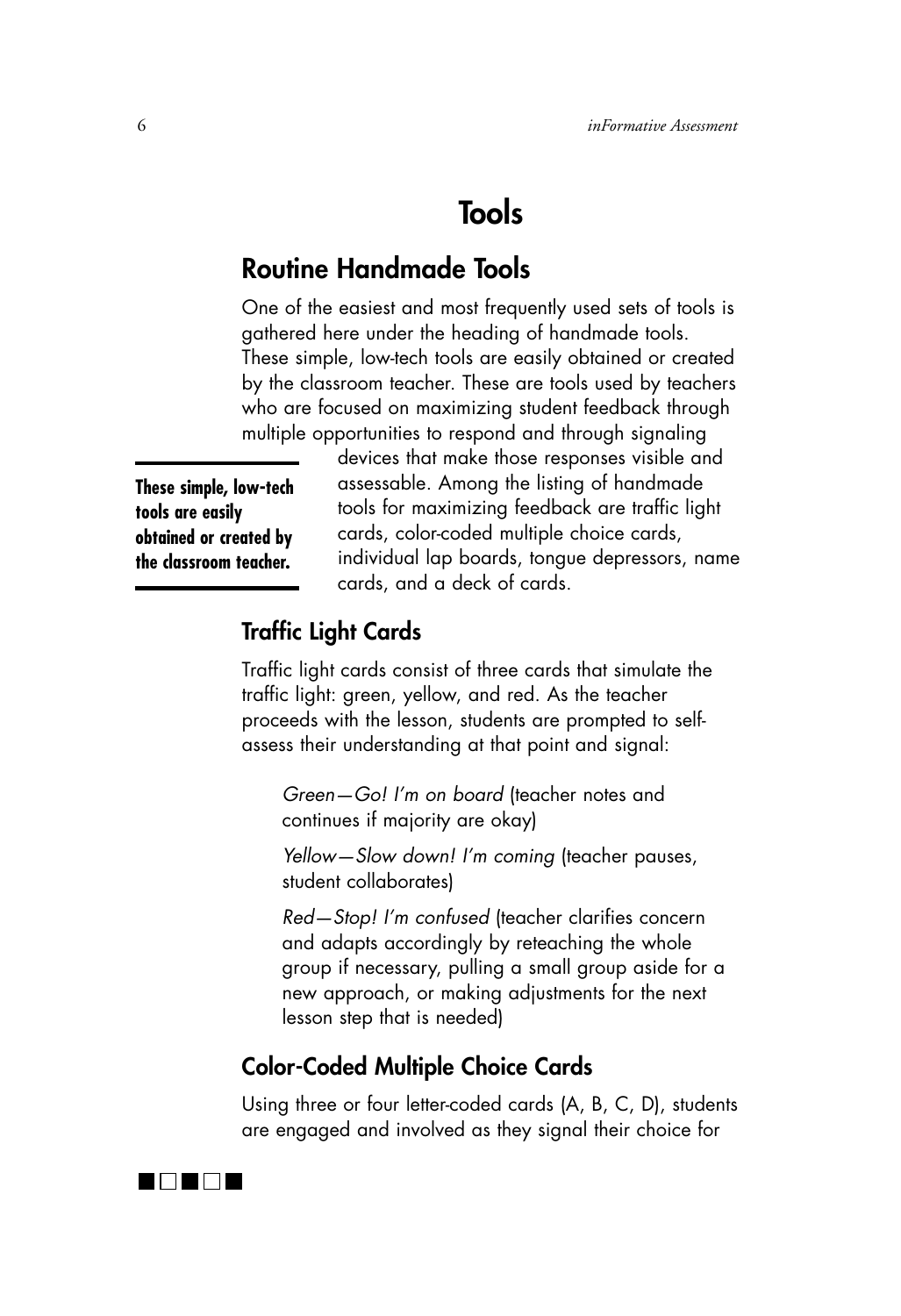options displayed by the teacher. This is an effective way to begin a lesson (prior knowledge), to use during the lesson (monitoring key concepts), and at the end of a lesson (checking for understanding).

### **Lap Boards**

Lap boards may be individual white boards, blackboards, or magnetic (Etch-a-Sketch) boards, but in all cases, the students use the boards to signal a response to the posed question. Teachers utilize this tool for mental math drills (*3* <sup>×</sup> *12*), spelling drills (*rhyming words*) comprehension questions (*to which character do you relate the most?*), concept development (*symbol for carbon dioxide*), or even simple classification knowledge (*name a type of rock*).

#### **Tongue Depressors**

Simple tongue depressors, or color-coded tongue depressors, serve as tools for a well-researched phenomenon that occurs in typical classrooms. The concept of equal opportunity to respond is part of the Teacher Expectation, Student Achievement Study (Kerman, 1979), which calls attention to the inadvertent teacher behavior of consistently calling on the same students rather than ensuring every student the opportunity to answer. By using tongue depressors with students' names on them, the teacher has a structure to guide this process and allow all students a chance to respond.

#### **Name Cards and Fishbowl**

Name cards are similar to the tongue depressor tool. The names of students are placed in a fishbowl, and the teacher randomly draws names throughout the lesson. In essence, the concept of *equal opportunity to respond* is activated. According to the research cited earlier, this modified teacher behavior of promoting and expecting responses from all students is part of the process of setting high expectations for all learners.

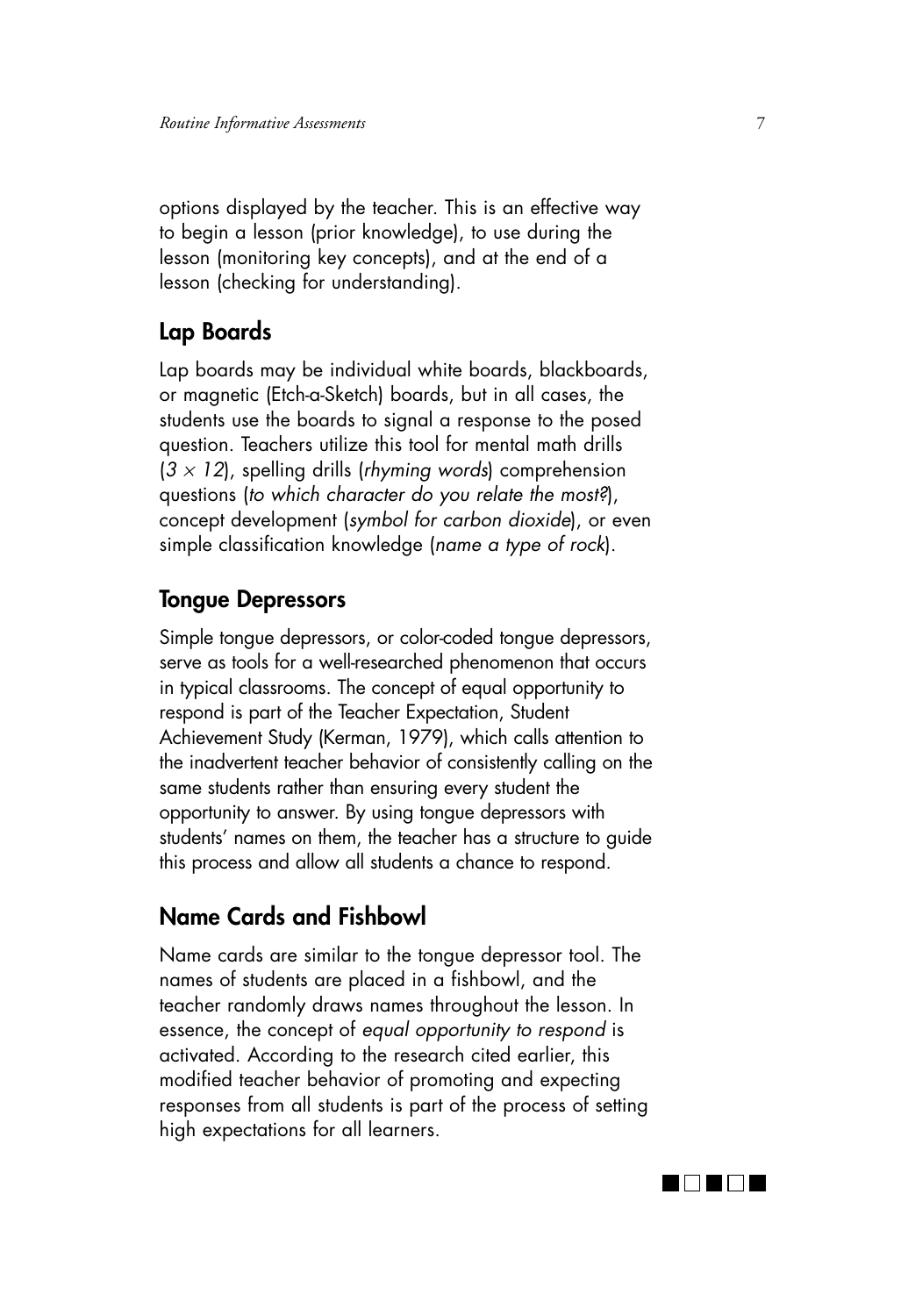## **Routine Electronic Tools**

The idea of maximizing feedback has developed into a viable and desirable strategy for the quality classroom. Thus, in addition to the aforementioned homemade responders, technology solutions are also available for many schools, currently focused on integrating technology into the curriculum. While two such devices are described here, they are by no means the only ones on the market or in the schools. Yet, for the techno-savvy, these electronic responders are compelling tools for today's classrooms.

### **Responders or "2Know!"**

Classroom response systems like Renaissance Learning's "2Know!" encourage engagement and are powerful tools for teachers to use to maximize feedback. Teachers pose questions, verbally or on a screen, students respond, and the system instantly processes and graphs the responses. While teachers can use various low-tech options outlined herein (e.g., response cards), one indisputable benefit of response systems is that they allow students to respond with anonymity. Additionally, they are more accurate. While a teacher would have to approximate correct response rates through low-tech options, the use of response systems allows the teacher to view exact data on the students' responses.

#### **NEO 2**

Another tool, in the form of a compact, portable keyboard device, is the NEO 2, produced by Renaissance Learning. While this is an effective and affordable classroom tool for learning keyboarding and writing, it also serves as a student responder device. Students log in and respond much like they do with a simple response system. Additionally, NEO 2 creates a mini classroom network, allowing students to print work through the teacher's workstation and share their assignments efficiently with peers and their teacher.

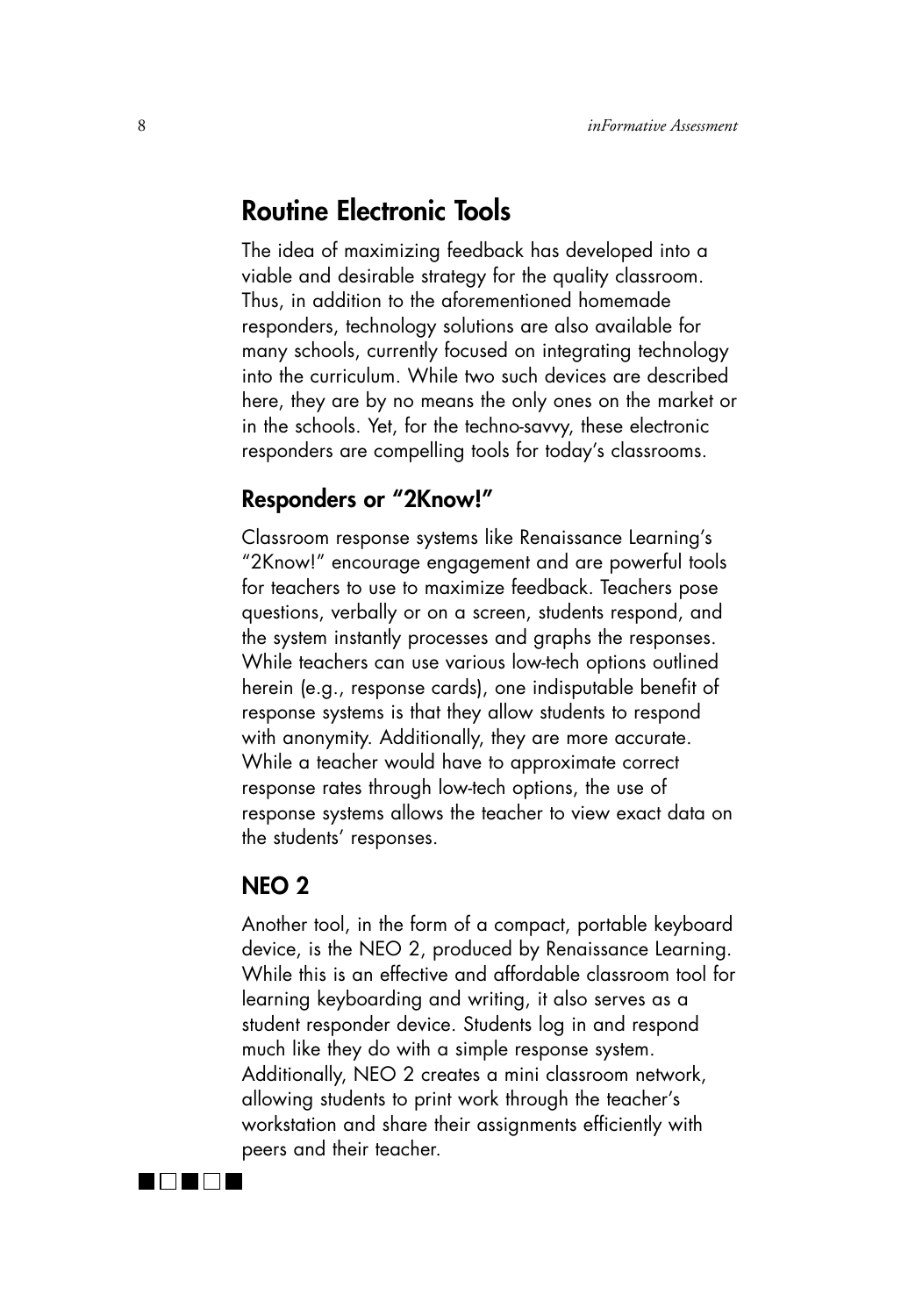## **Routine Questioning Tools**

There are two question sets that easily become part and parcel of the classroom questioning toolbox. One set of questions urges students to elaborate on their thinking with more depth by giving specific illustrations of their thinking, and the other set prompts students to access prior knowledge for greater comprehension.

#### **Mr. Pete's Questions**

One of the simplest and most straightforward tools for routinely assessing student thinking is a set of questions called Mr. Pete's Questions, which were developed by Brian Pete. These questions are follow-up questions to a student response that usually elicit a whole paragraph of meaning. For example, after a student has offered a one-word response to the question posed by the teacher, the teacher follows up with the following:

Teacher Response 1: Tell me more.

Teacher Response 2: Can you give me an example of that?

Teacher Response 3: How do you feel about that?

Notice that each of the follow-up questions builds on the previous one. But please also note that the teacher may choose to use any or all three of the follow-up questions.

#### **Mr. Parnes' Questions**

Mr. Parnes' Questions originated with Sidney Parnes, of Buffalo State College. Parnes advocated these two questions as a way to take learning to a new level. Indeed, by helping students access these simple tools, teachers will dictate a higher level of thinking about the new learning.

Question 1: How does this connect to something you already know?

Question 2: How might you use this in the future?

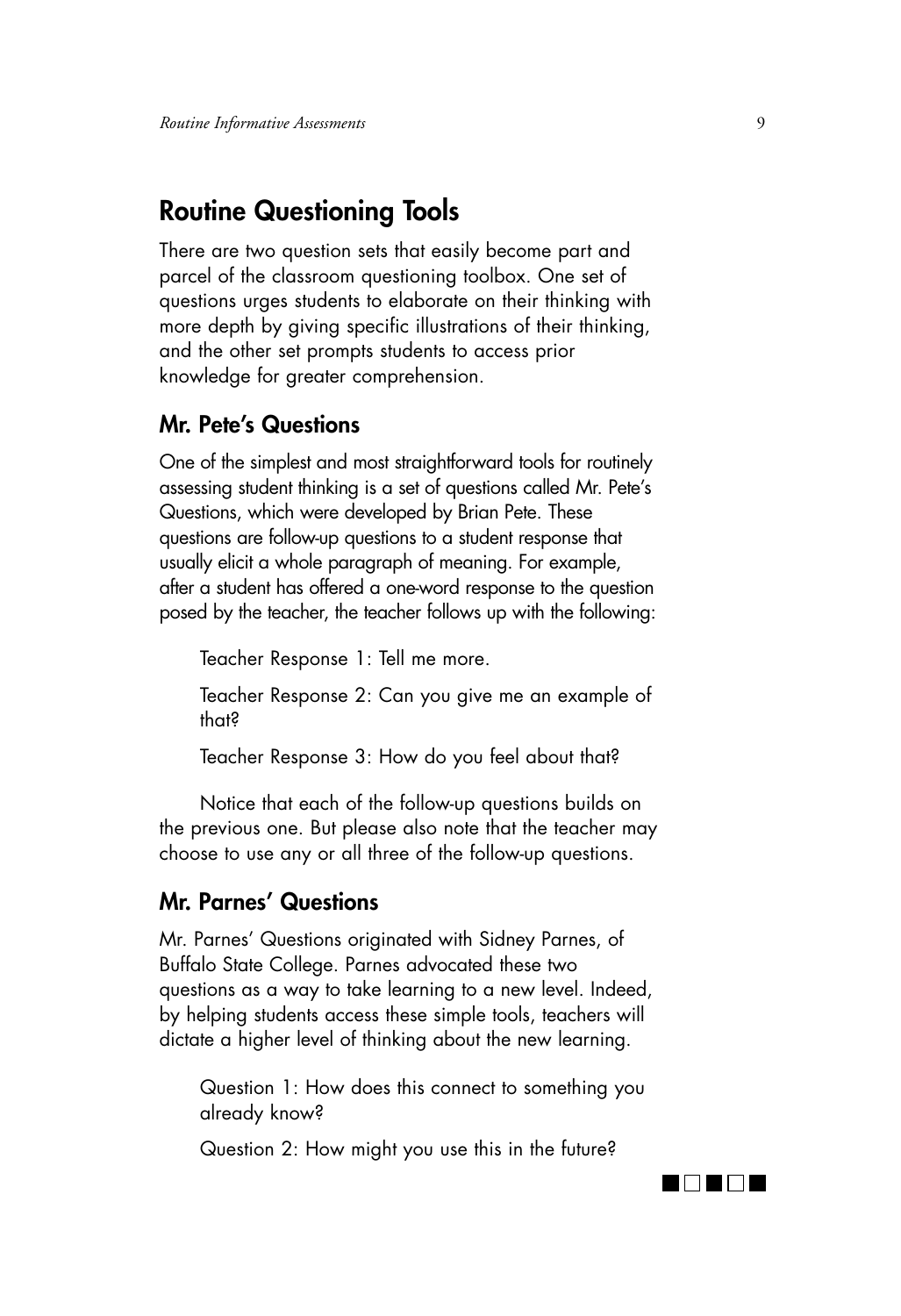By activating prior knowledge and by pushing for transfer, use, and relevant application, Mr. Parnes' Questions are questions that can be used all day, every day, to prompt self-assessment as well as teacher observational assessments. By virtue of the questions themselves, there is enough student feedback to alter the instructional focus for certain students if warranted.

## **Techniques**

Included in this section are techniques to utilize classroom questioning and response strategies, cooperative learning techniques, teacher expectations, and vocabulary to inform instruction. These forms of assessment are designated as techniques or strategies, as they vary greatly within the context of their applications. Yet these techniques are intended to provide valued information to the students and the teacher about their mastery of the material.

Questioning techniques move from higher-order thinking questions, which probe and delve for more depth, to new ways to think about questions to spark discussion. Cooperative structures are addressed with some detail to rules and routines that elicit more involvement and engagement from all students. Finally, the idea of teacher expectations and basic verbal skills are discussed in terms of providing evidence-based work for informative assessment purposes.

### **Routine HOT Questioning Techniques**

To begin this important discussion about questioning strategies as powerful techniques for ascertaining student knowledge and understanding, there are several protocols that seem to guide the art of the classroom questioning process. These are often seen as part of the quality instructional scene in every classroom around the world.

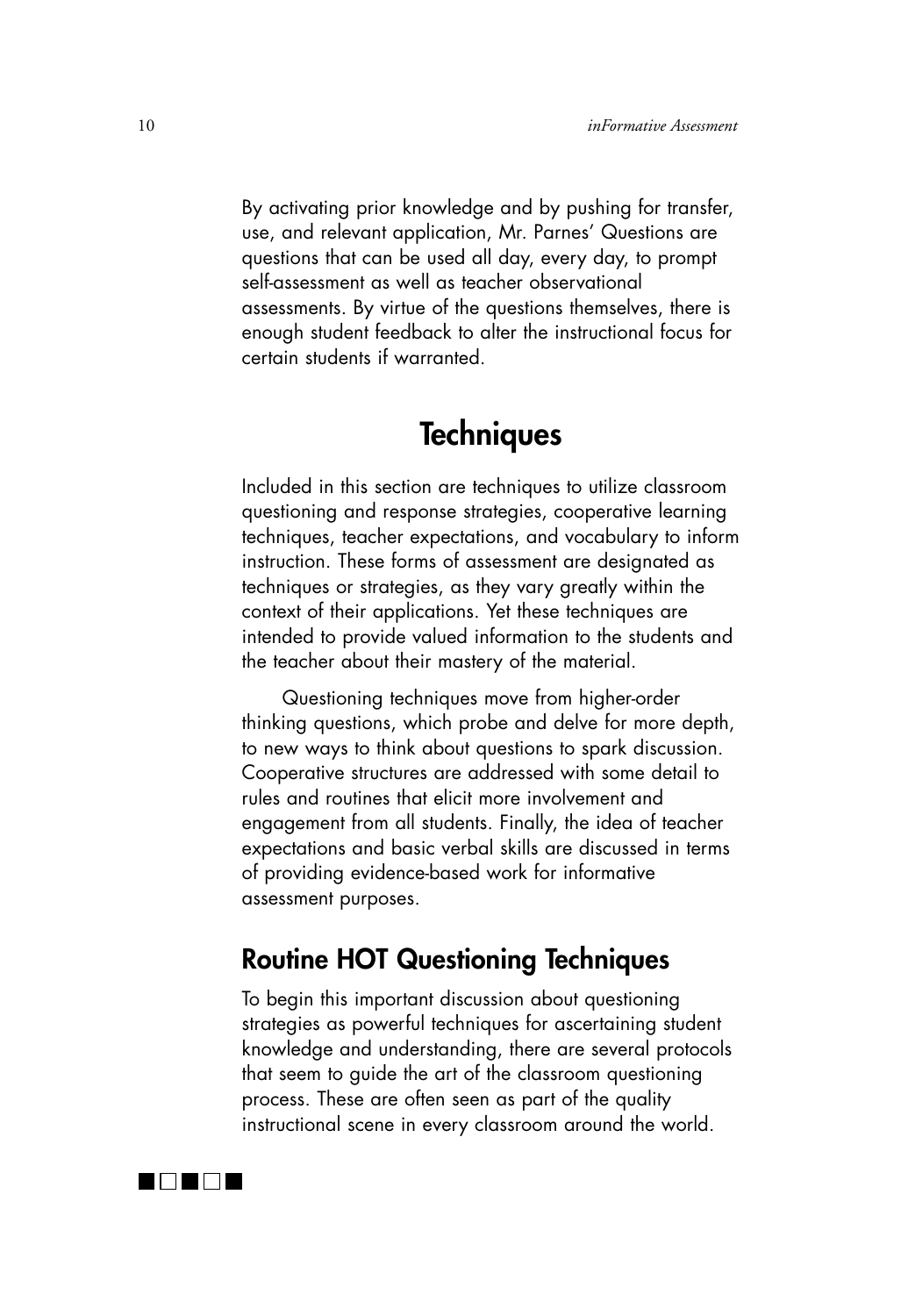They include the following four simple behaviors:

1. Pose the question.

Use open-ended, divergent questions that allow various responses, based on reasoning and logic.

2. Allow wait time.

Pause three to ten seconds after posing the question; allow time for students to think and compose a worthy response.

3. Choose a respondent using a random method.

Revisit the tools section above and use one of the ideas provided to give the opportunity for all students to respond.

4. Provide some "save face" option!

Let students confer and explore answers together before they offer responses. Maybe ask for no hands up, with the understanding that all students should be prepared to respond, at all times (Black, Harrison, Lee, Marshall, & Wiliam, 2003).

With that in mind, let's take a more philosophical look at questioning techniques that provide Routine Informative Assessments for the knowing teacher. Art Costa has said teachers actually dictate the level of thinking by the kinds of questions they ask (Costa & Kallick, 2000). Along the same line of thought, another great thinker, Oliver Wendell Holmes, frames the questioning issue in a stunning metaphor, known as "The Three Story Intellect."

*[There are] [o]ne-story intellects, two-story intellects, threestory intellects with skylights. All fact collectors, who have no aim beyond their facts, are one-story [minds]. Two-story [minds] compare, reason, generalize, using the labors of the fact collectors as well as their own. Three-story [minds] idealize,*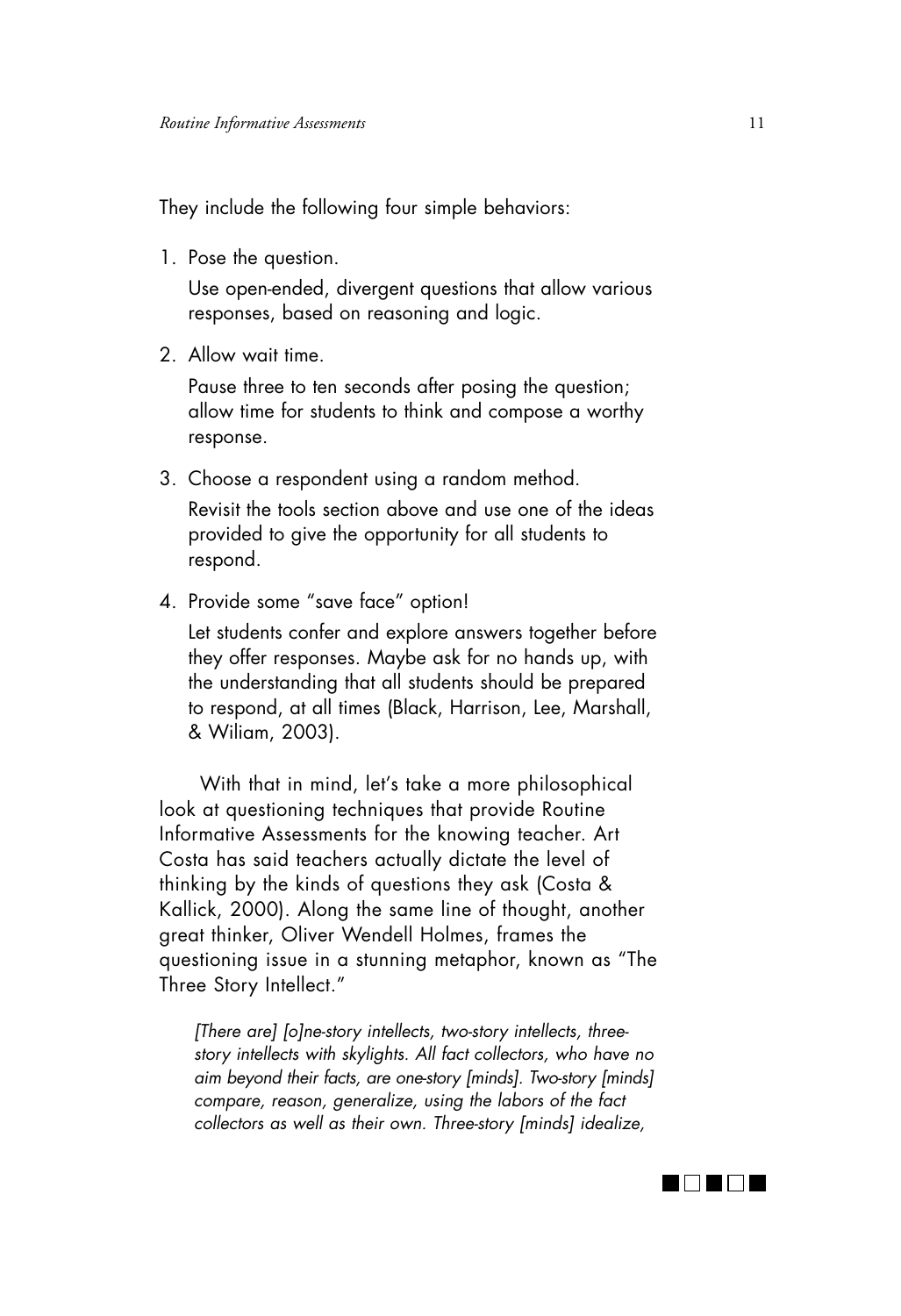*imagine, predict; their best illumination comes from above, through the skylight.*

> —Oliver Wendell Holmes, *The Poet at the Breakfast-Table* (p. 44)

Using the concept of the three-story intellect as a guide, teachers frame their questioning with rigor and richness. In turn, students frame their responses with equal rigor and richness. The level of discourse is truly guided by the question stimulus.

As a side note, there is an easy way to think about higher-level questions. The technique uses the idea of fat and skinny questions to designate divergent questions from convergent questions. It is a technique that helps teachers and students alike. It gives them an easy way to talk about the levels of student response. *Fat questions* require elaboration to answer. They need a whole-paragraph response, while *skinny questions* demand a simple "yes," "no," or "maybe so." It's just another look at the idea of raising the level of the classroom discourse for informative assessment data.

#### **Rhetorical Questions**

The use of rhetorical questions during an input session is the first level of interaction. Rhetorical questions punctuate the lecture with a moment to pause and think about what has just been presented. For example, a

> rhetorical question such as "Wouldn't you agree?" causes the listener to respond mentally. The internal pause to think and to react is internal, but nonetheless, it creates just the slightest bit of interactivity. Again, the purpose is not to elicit an actual recordable response, but simply to garner a personal reaction.

The rhetorical question may be revisited. "Remember when I asked you if you agreed with my theses? Would



**A rhetorical question such as "Wouldn't you**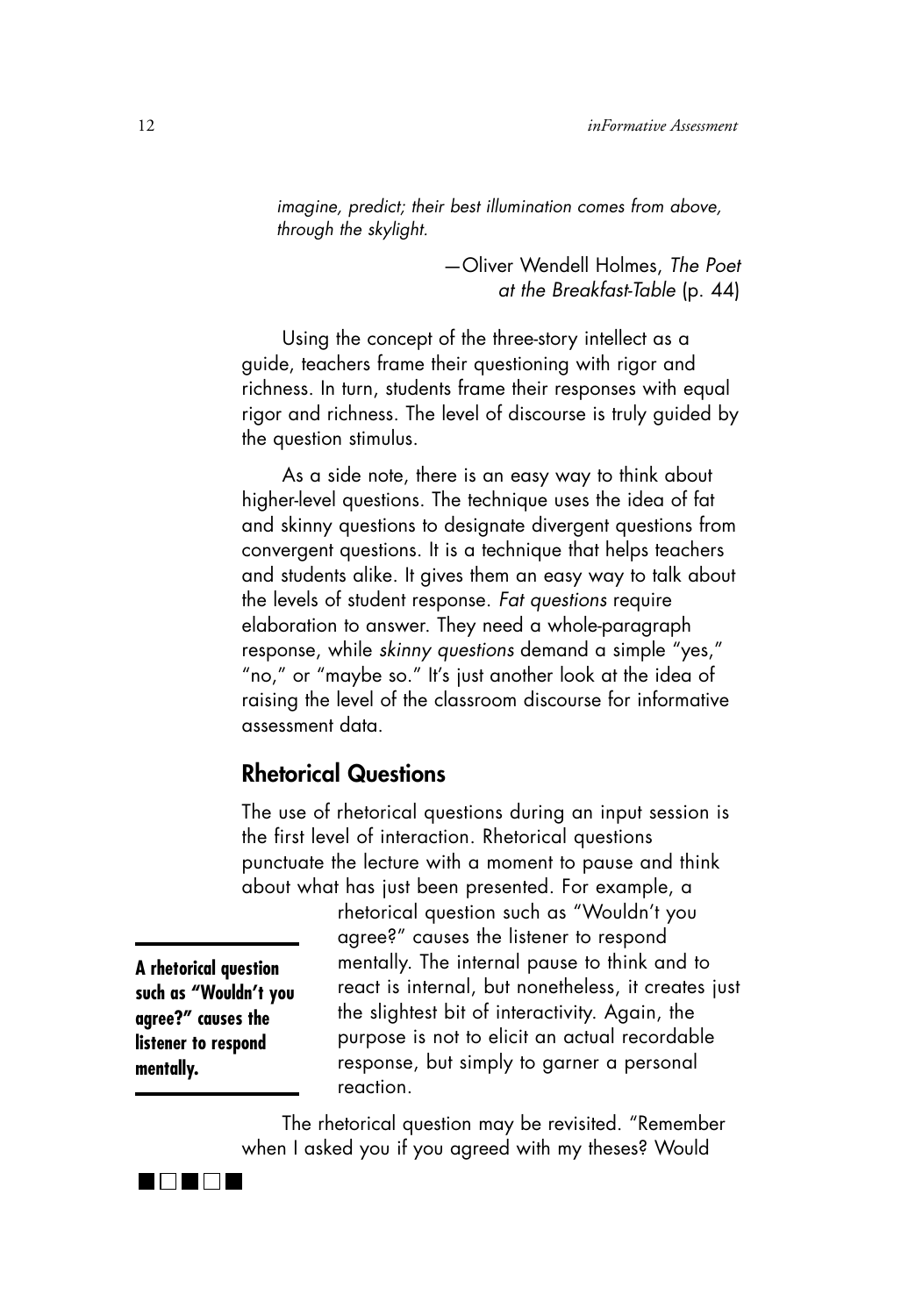anyone be willing to share that thought with the rest of us?" This is a glimpse at reactions that is an emerging form of formative assessment. It gives a little notion of what students might be thinking.

### **Woven Questions**

Woven questions are just that. They are often directed to a particular student. They are deliberate and purposeful and are literally woven into the lecture for the explicit purpose of creating a conversation: "Derek, what is one aspect of Watson's theory that bothers you?" Whatever the response, both the teacher and students have a reading on the situation. The teacher may also follow up with a second student, to make the feedback more plentiful: "Amy, how do you feel about what Derek just said?" Both questions are woven into the lecture scenario, are openended, and provide a form of feedback that illuminates the learning.

### **Probing**

Probing questions push the learner to go further, to elaborate, to give more detail, add more depth. The questions probe for clarification of various facets of an idea. A probing question often follows an initial question. The following are examples:

Teacher:

*"Dee, do you believe we have environmental issues about climate changes?"*

Student:

*"Yes, I have seen lots of stuff in the news and documentaries about this."*

Teacher:

*"Can you give us some telling details that distinguish your concerns about the environment and climate change?"*

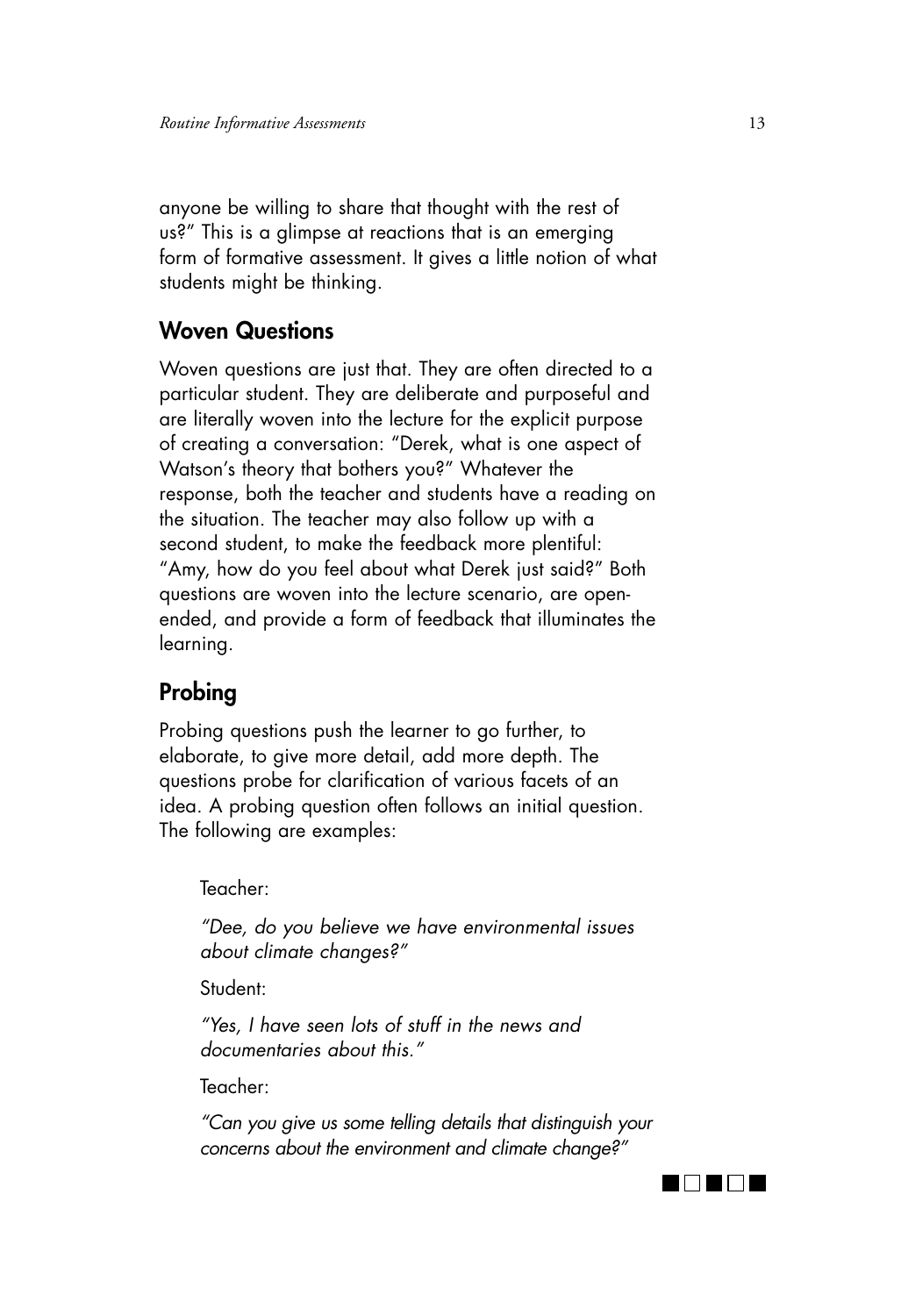Student:

*"Well, I know there is a thing called global warming, that is melting the icebergs and putting the polar bears at risk."*

Notice how the probing question got to specific information that illustrates the problem. This is what the skillful teacher uses to probe for the level of understanding.

#### **Delving**

Delving is another strategy that takes questioning to a deeper level. To delve is to go deeper into a fact or a piece of data. It unpacks the idea with further relevant information. For example, the teacher may use delving questions to target the goal of a project. An example that comes to mind occurred in a second grade classroom. The teacher was integrating a science unit on energy and matter with a language arts lesson on narratives. After reading the story about "The Pudding Night," the students were busy making pudding. They were shaking a container with instant pudding powder and water to turn it into pudding. When the teacher asked the students what they were doing, they replied, "Making pudding." Then she delved deeper by saying, "Yes, that's true. But can you explain how making pudding helps us understand the idea of changes in the state of matter?" By delving deeper with the class, their connections will be revealing of their understanding of the science behind the pudding theme.

#### **Reverse Questioning Policy**

Another questioning idea that may be new on the scene is the "reverse question policy" used to stimulate studentasked questions. With the "hands up only to ask a question" policy, a subtle message is being relayed to students: No need to raise your hands, as everyone is expected to be ready to respond to my questions, and there are cooperative structures in place to help everyone

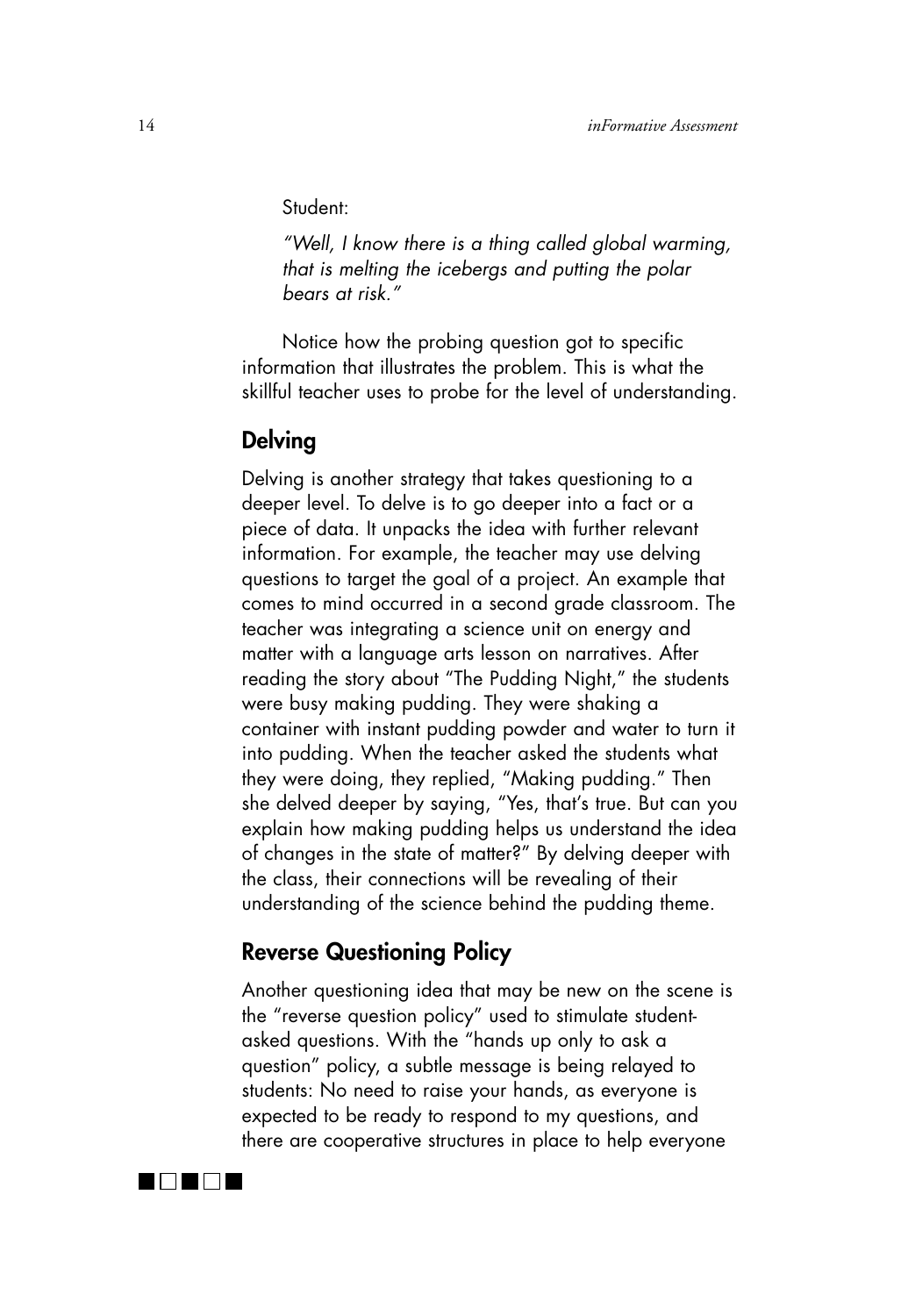feel prepared; however, if you want to pose a question for the rest of us, you may raise your hand to do so. Surely, the posed questions will help guide instructional decisions as students reveal what they are thinking about. It is yet another way to get feedback for informative assessment purposes. It is a policy that will evolve over time, as kids become more comfortable with the changes in expected interactions.

## **Routine Informal Cooperative Learning Techniques**

Cooperative learning, all day, every day, is a powerful and often underused strategy to provide Routine Informative Assessment information. It is also the number one strategy to increase student achievement and selfesteem (Johnson & Johnson, 1988).

In addition, it is an effective and versatile way to make your lecture, stand-up teaching, or whole-class instruction more interactive. The following are three simple, quick and slick ways to advocate interactive feedback for assessing student understanding.

### **"Turn to Your Partner, and . . ." (TTYPA . . .)**

"Turn to your partner, and . . ." (TTYPA . . .) is an amazing strategy that is used in lecture halls across the nation. It is the pause on the commentary that allows students to make sense of the flow of incoming data. Once students have had a moment or two to talk, the teacher may sample a few comments for valued feedback.

#### *Shoulder Partner*

By using the same TTYPA ... strategy, with the idea of a shoulder partner, teachers can switch up the mix by saying, "Now, turn to your other shoulder partner." Of course, teacher sampling must follow if there is to be any verbal feedback from students that the teacher can act on.

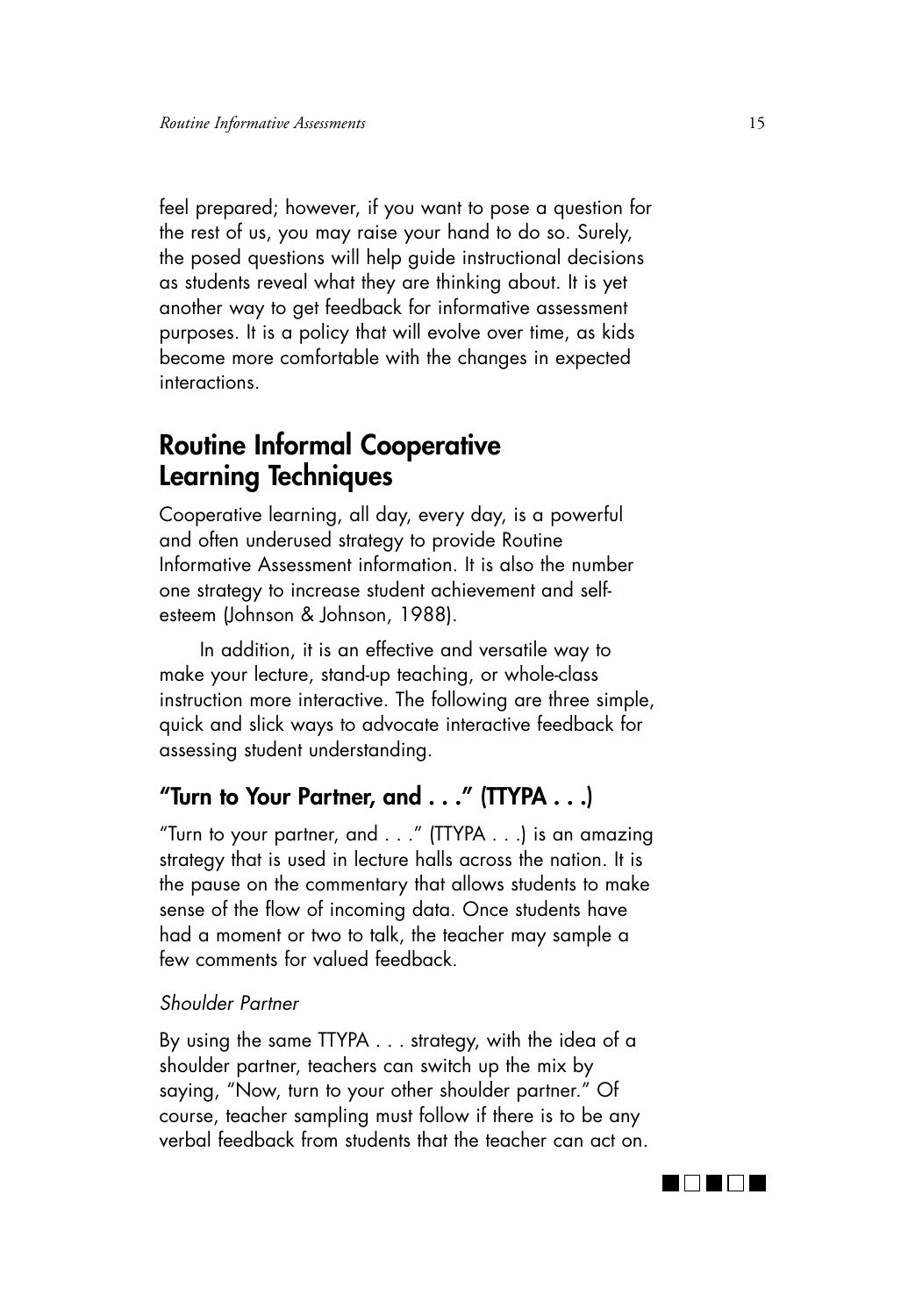#### *Elbow Partner*

Again, when using the idea of partners talking to encourage and maximize feedback, "turn to your elbow partner" is often used when students are sitting at tables. This is to direct the dialogue with partners next to each other, as opposed to across from each other. This is helpful when they are sharing materials or doing lab work. Yet, to reiterate, the teacher must seek some shared responses if the feedback is to be useful for directing or redirecting the instructional flow.

## **Routine Teacher Expectation, Student Achievement (TESA) Techniques**

Without repeating all of the research around the idea of TESA, it seems prudent to note the philosophy (Kerman, 1979) and a few of its axioms that directly relate to the

**The research on teacher expectations and the impact of student achievement posits the inextricable link between the two.**

idea of Routine Informative Assessments. The research on teacher expectations and the impact of student achievement posits the inextricable link between the two. When teachers have high expectations for all students, when the students believe that the teacher believes in them, student behaviors improve and achievement goes up.

Several teacher behaviors that are commonly understood, yet not always promoted, are wait time, equal opportunity to respond, delving, and praise. While several have already been discussed, they appear here as well, to give testimony to the incredible impact teacher expectations have on student achievement. These are not only Routine Informative Assessment techniques that yield much data teachers can use to inform their practice, but these four strategies are also proven behaviors that foster student empowerment.

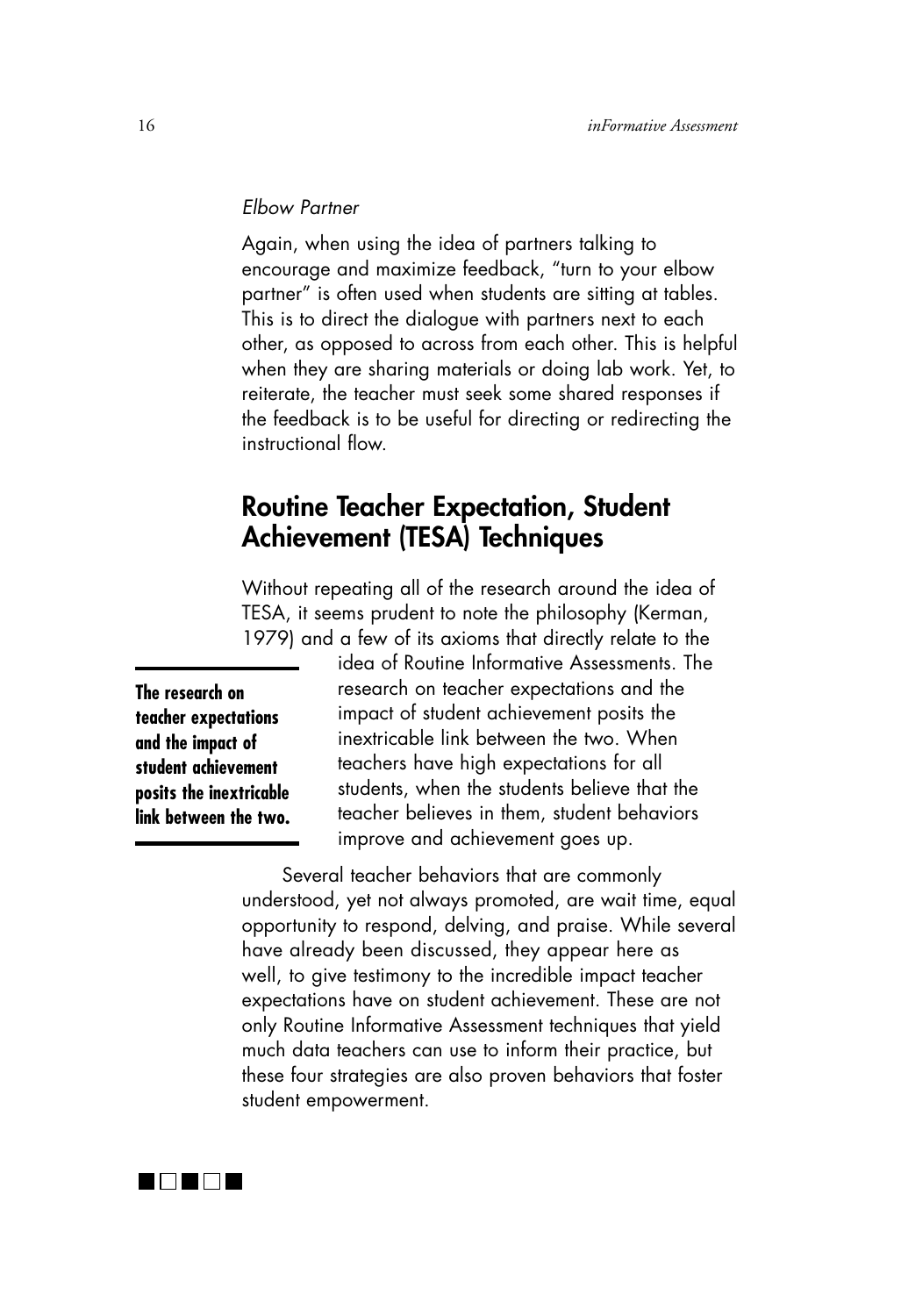### **Wait Time**

Wait time is a technique that requires the teacher to pause three to ten seconds following a question. It is such a simple behavior, or nonbehavior if you will, yet is so hard to actually do. It slows down the pace of the traditional classroom discussion; it changes the flow. Wait time works if teachers work it. It gives time to think to those students who are not the fastest to raise their hands, or the loudest to raise their voices.

### **Equal Opportunity to Respond**

While this has been thoroughly exposed earlier, with tongue depressors, cards, and fishbowls, it still seems necessary to reiterate the power of this strategy when trying to maximize feedback for Routine Informative Assessment focus. When everyone talks, everyone has the privilege of learning, because the adage, "The person doing the talking is the person doing the learning," is absolutely the truth. Students must be able to say it in their own words to own it! Period!

### **Delving**

Delve for depth. Get more information. Know that the student understands. That is what this strategy is all about. Enough said, as it has been developed earlier in this section.

#### **Praise**

Giving specific praise is what is advocated in TESA as a motivation for increased student achievement. It is mentioned here for the purpose of citation, as a Routine Informative Assessment technique. However, it is more fully developed on page 48, in reference to teacher feedback, as described and illustrated by Wiggins (2008).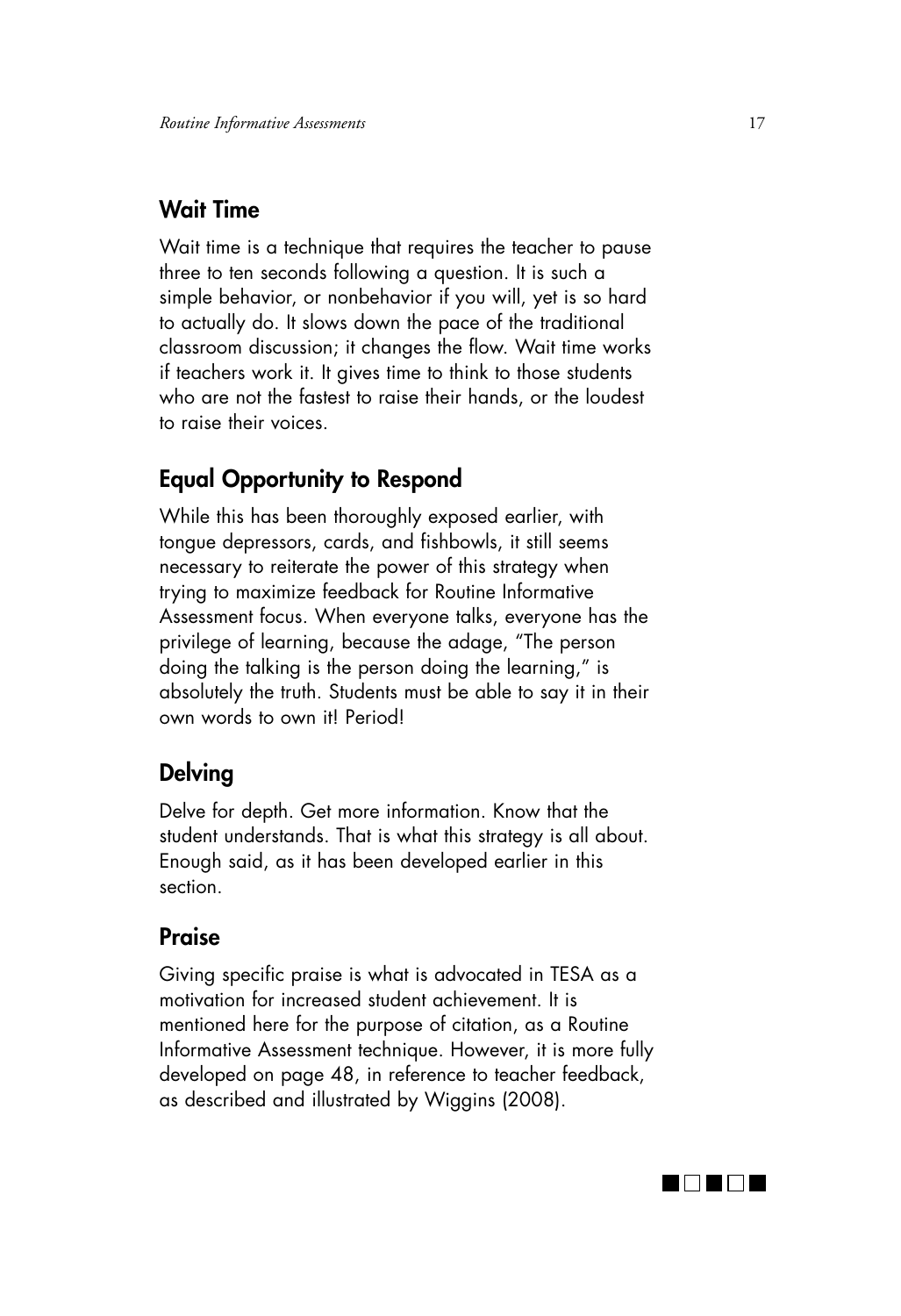## **Routine Vocabulary Building and Comprehension Techniques**

Costa and Kallick (2000), in their book *Discovering & Exploring Habits of Mind,* address robust dispositions that include precision, accuracy, perseverance, and even creativity. These are long-term attitudes that become instilled in students as they move through a strident system of teaching, learning, and assessing. The path goes from dependent thinkers to independent problem solvers and on toward interdependence with others in collaborative endeavors.

To truly understand the habits of mind, the concepts themselves must be dissected and analyzed in order to know the many facets of meaning. That is exactly what quality teachers do as a Routine Informative Assessment technique to improve student performance. The technique is called unpacking the language and it becomes a vital skill, as students learn to assess their understanding of the expectations laid out in the standards, the assignments, and the tests.

### **Unpacking the Language**

**Unpacking the language is a ripe opportunity to assess student understanding of the language of standards, as well as the language of the tests.**

Unpacking the language is a ripe opportunity to assess student understanding of the language of standards, as well as the language of the tests, the assignments they do, and the tests they take. It is another Routine Informative Assessment technique that is easily woven into everyday lessons and the daily, weekly, and end-of-course tests, and, naturally, for highstakes tests as well.

To unpack the language of the action words embedded in instructions and directions, include simple words that students do read, but it's almost a "read over." They often don't connect with the authentic meaning and thus fail to execute the task as it is presented to them.

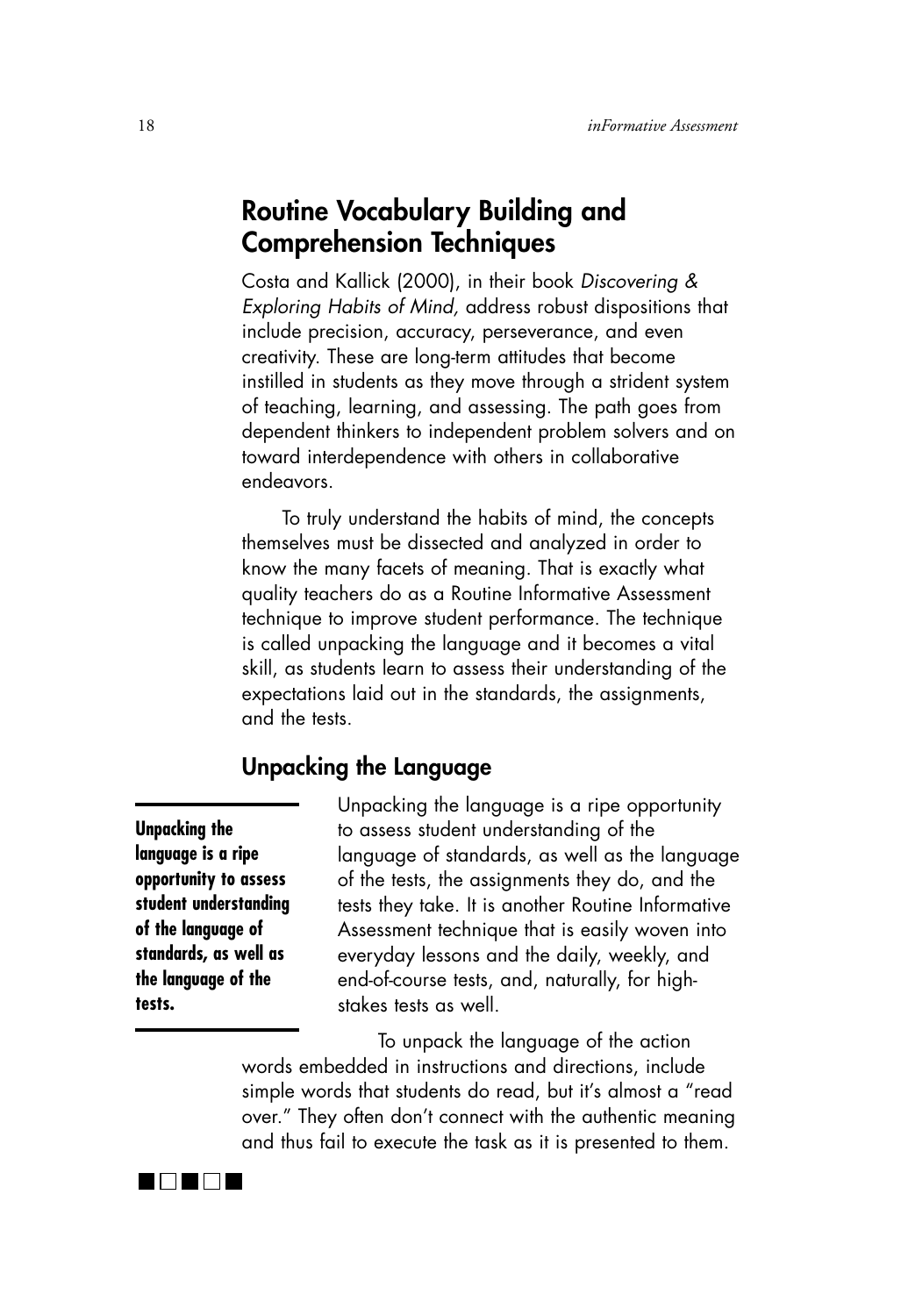Students typically stumble over words such as *explain, compare, analyze, outline, argue, discuss, demonstrate.* These are the words that often trip them up and consequently cause them to make mistakes, go in the wrong direction, and even lose points because of misunderstandings or misconceptions of the expectations. When teachers regularly help students "unpack the language," they become privy to the interpretation students take away from the text. It illuminates many of the problems kids face as they attempt to do their daily work.

*Unpack the Word:* "Analyze"; first define, then apply!

*Define:* To take apart, look at the parts, divide in smaller parts; find key elements.

*Apply:* Analyze this statement: "Great events make great men/women!"

*Great* means really super or grand, *events* means happenings and *men/women* means people. Therefore, the statement means, "Grand happenings create super people."

Now, while this seems like a ridiculous exercise in redundancy, it is necessary for many students to go through this kind of dissection in order to see the real or sometimes hidden meanings. In the end, it reveals what students are thinking and affords opportunity to redirect misguided ideas.

## **Tasks**

## **Handmade Signals**

Distribute three sticky notes, of three different colors, to students. Assign three signals to the colors:

Blue—Agree Yellow—Not Sure Pink—Disagree